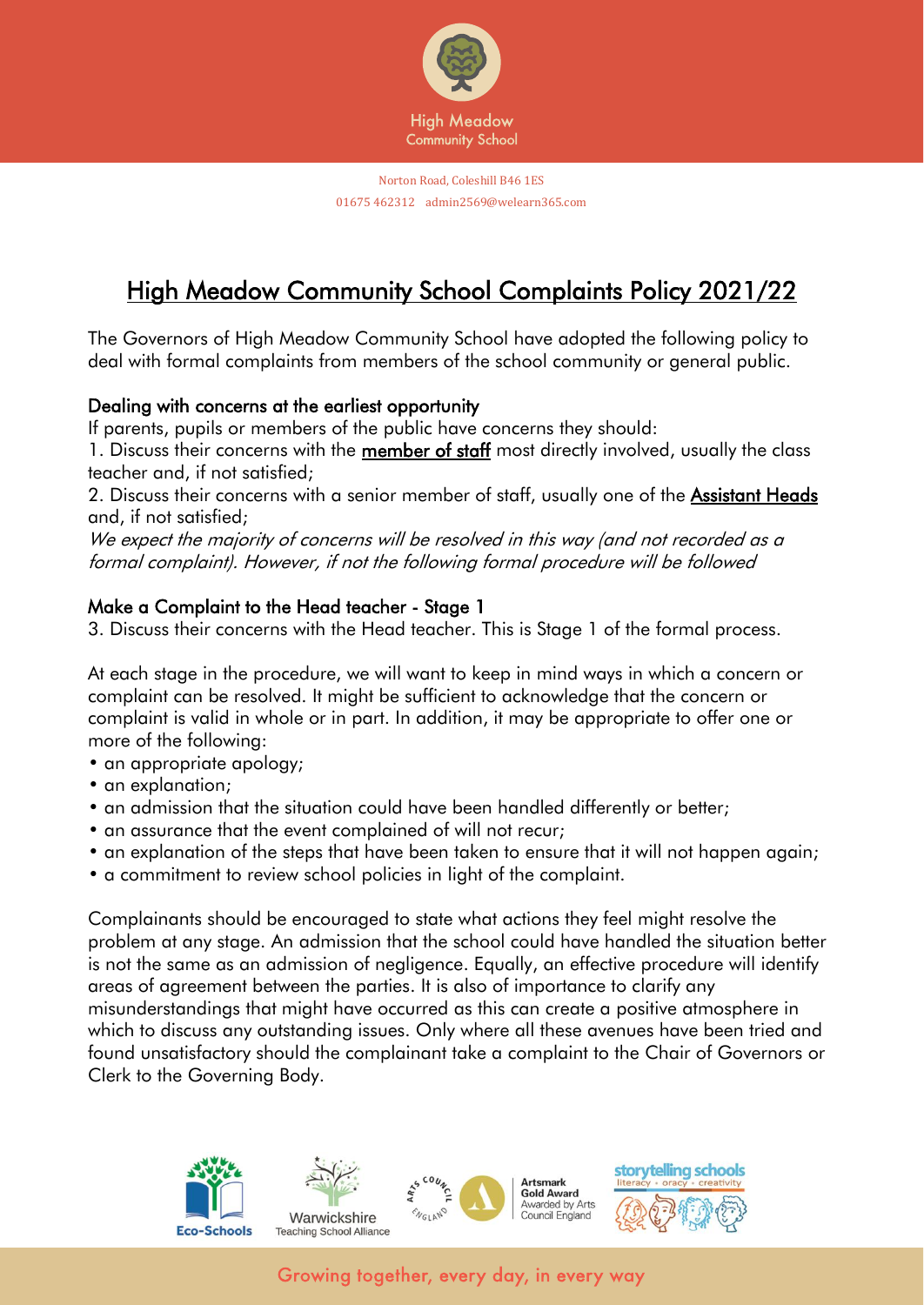

## Principles informing our complaints procedure

This procedure is designed to:

- be well publicised and easily accessible
- be simple to understand and use
- be impartial
- be non-adversarial

• allow swift handling with established time limits for action and keeping people informed of the progress

- allow a mediation process if agreed by the complainant
- allow for a hearing of a panel of Governors, where appropriate
- respect people's desire for confidentiality, wherever possible
- address all points of the issue and provide an effective response and appropriate redress where necessary
- provide information to the school's Senior Management Team so that services can be improved.
- ensure a full and fair investigation by an independent person where necessary.

# Making a Complaint to the Governing Body - Stage 2

Where informal attempts have been unsuccessful in resolving a complaint, the complainant should write to the Chair of Governors or Clerk to the Governing Body at the school address. The envelope should be marked 'FOR IMMEDIATE ACTION' 'PRIVATE AND CONFIDENTIAL' and staff in the school office must ensure that the letter is forwarded without delay.

Within 5 working days of the Chair of Governors receiving the complaint, the complainant will be asked to complete a complaint form (Annex 1) if they have not already done so. The Chair of Governors or Clerk will offer to help an individual to complete the form if appropriate

On receipt of the complaint form, the Chair of Governors (or other governor) will:

- clarify the nature of the complaint and what remains unresolved;
- meet with the complainant or contact them (if unsure or further information is necessary);
- clarify what the complainant feels would put things right.

At this point the chair of governors will decide whether the complaint should go straight to the Governors' Complaints Panel or whether a mediation stage should be offered.

Mediation can only proceed if the complainant and the Headteacher are willing for it to be tried.







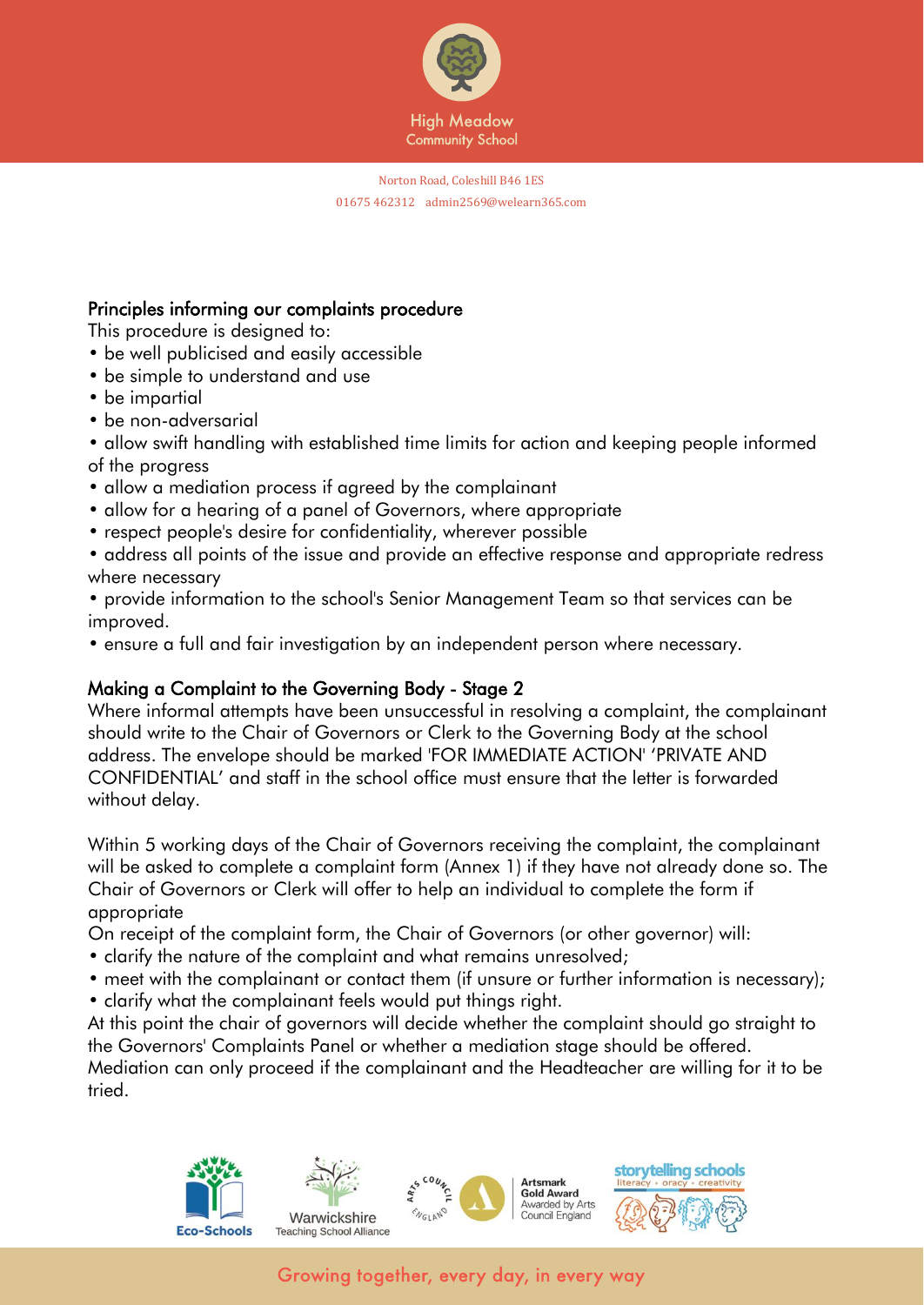

## **Mediation**

Mediation can be a good way to resolve a complaint because:

• It gives both complainant and Headteacher another opportunity to hear each other's points of view (with a third party facilitating)

• It gives the third party an opportunity to help the Headteacher and complainant identify and build on areas of agreement

• It gives the Headteacher and complainant a structure within which they can resolve remaining differences.

• If both complainant and Headteacher emerge from the mediation satisfied, that is the best foundation for a continuing positive relationship between them.

• Even if the complaint continues to a governors' panel, the issues to be considered are likely to be much clearer following the mediation.

Mediation may elicit one or more of the responses listed below from either party:

- an acknowledgment that the complaint is valid in whole or in part.
- an appropriate apology;
- an explanation:
- an admission that the situation could have been handled differently or better;
- an assurance that the event complained of will not recur;
- an explanation of the steps that have been taken to ensure that it will not happen again;
- an acceptance that the complaint needs go no further
- a commitment to review school policies in light of the complaint.

If mediation is not deemed appropriate or if it is not successful, the Chair of Governors will set up a panel of Governors to meet within 15 working days of receipt of the complaint form to consider the complaint.

## Establishing a complaints panel

The governing body should agree the composition of the complaints panel at the first meeting of the governing body each year.

As governors may not be available at all times governing bodies are advised to agree the names of 4 or 5 possible governors from whom a panel of three may be drawn. The decision about the membership of a particular panel will depend on factors such as availability, whether any governors have prior knowledge or have a conflict etc. and the decision will be made by the chair of governors.

When the clerk of governors receives a copy of the complaint form he/she will inform the governing body that a complaint has been received and that it has been passed to the panel to deal with. No further information about the complaint should be shared with other governors.

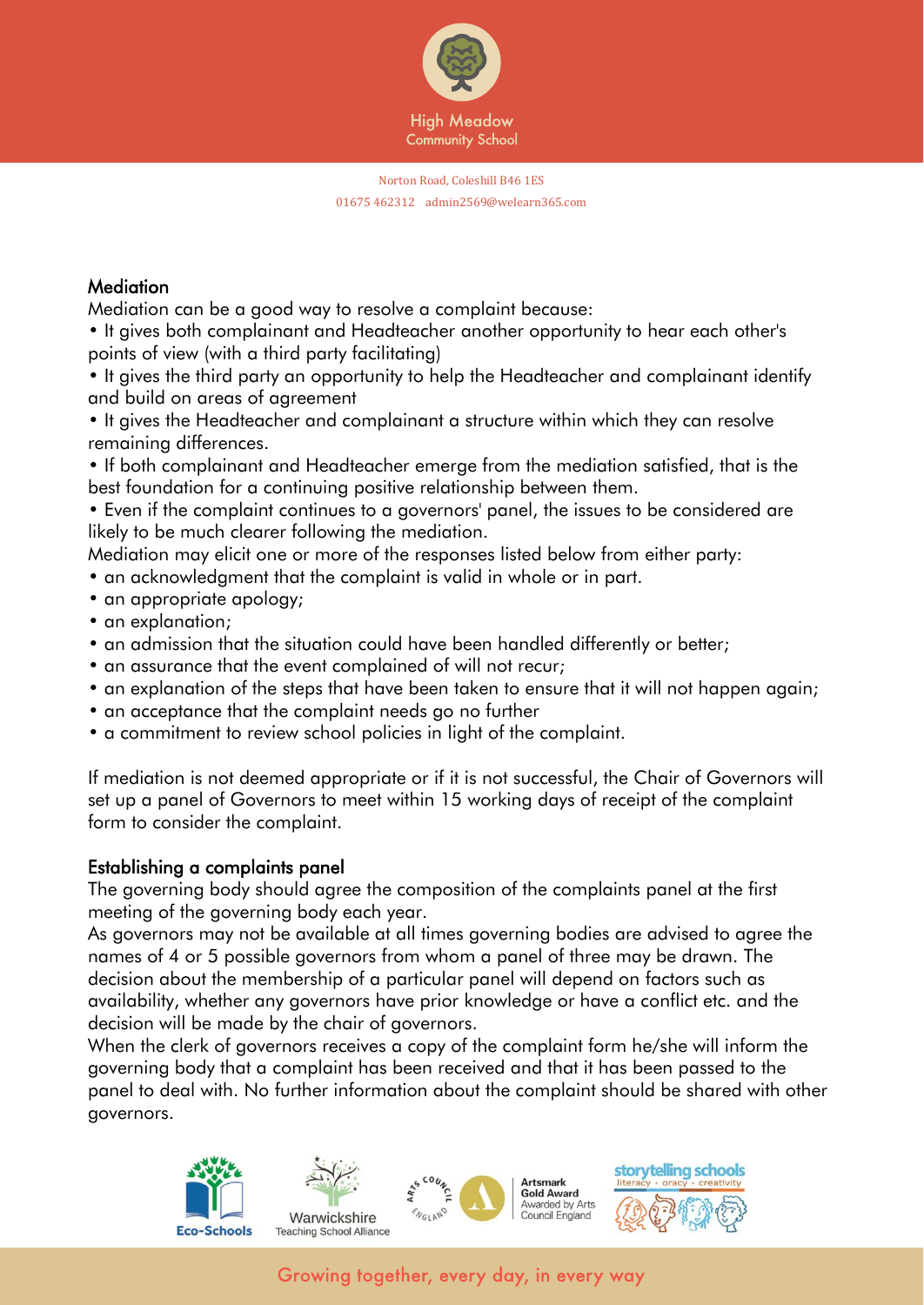

There are several points which any governor sitting on a complaints panel needs to remember:

a) It is important that the appeal hearing is independent and impartial and that it is seen to be so. No governor may sit on the panel if they have had a prior involvement in the complaint or in the circumstances surrounding it.

b) The aim of the hearing, which needs to be held in private, will always be to resolve the complaint and achieve reconciliation between the school and the complainant

c) The panel chair will ensure that the proceedings are as welcoming as possible. The layout of the room will set the tone and care is needed to ensure the setting is not intimidating and not adversarial

The Chair of the Panel will be nominated by the Chair of Governors and is responsible for ensuring that both complainant and Headteacher are given a fair hearing and that the panel arrives at its judgment without fear or favour.

# Remit of the panel:

The Complaints Panel can:

- dismiss the complaint in whole or in part;
- uphold the complaint in whole or in part;
- decide on the appropriate action to be taken to resolve the complaint

• recommend changes to the school's systems or procedures to ensure problems of a similar nature do not recur.

It may:

• Consider and, if appropriate, criticise the way in which an operational decision was communicated—but cannot overturn the decision itself

• Consider the thoroughness with which the Headteacher investigated a complaint about a member of staff —but cannot expect the Headteacher to provide details about confidential discussions with that staff member.

• Consider the manner in which a complaint about any decision was addressed ask for the decision to be reviewed—but cannot expect the Headteacher to have changed the decision

• Consider and, if appropriate, identify limitations in a policy or procedures —but cannot make changes to the policy. (It can, however, recommend that the policy be reviewed by the governing body to ensure that problems of a similar nature do not recur, and individual panel members can subsequently play their part in improving the policy)

• Consider whether it should recommend that the governing body offer appropriate redress

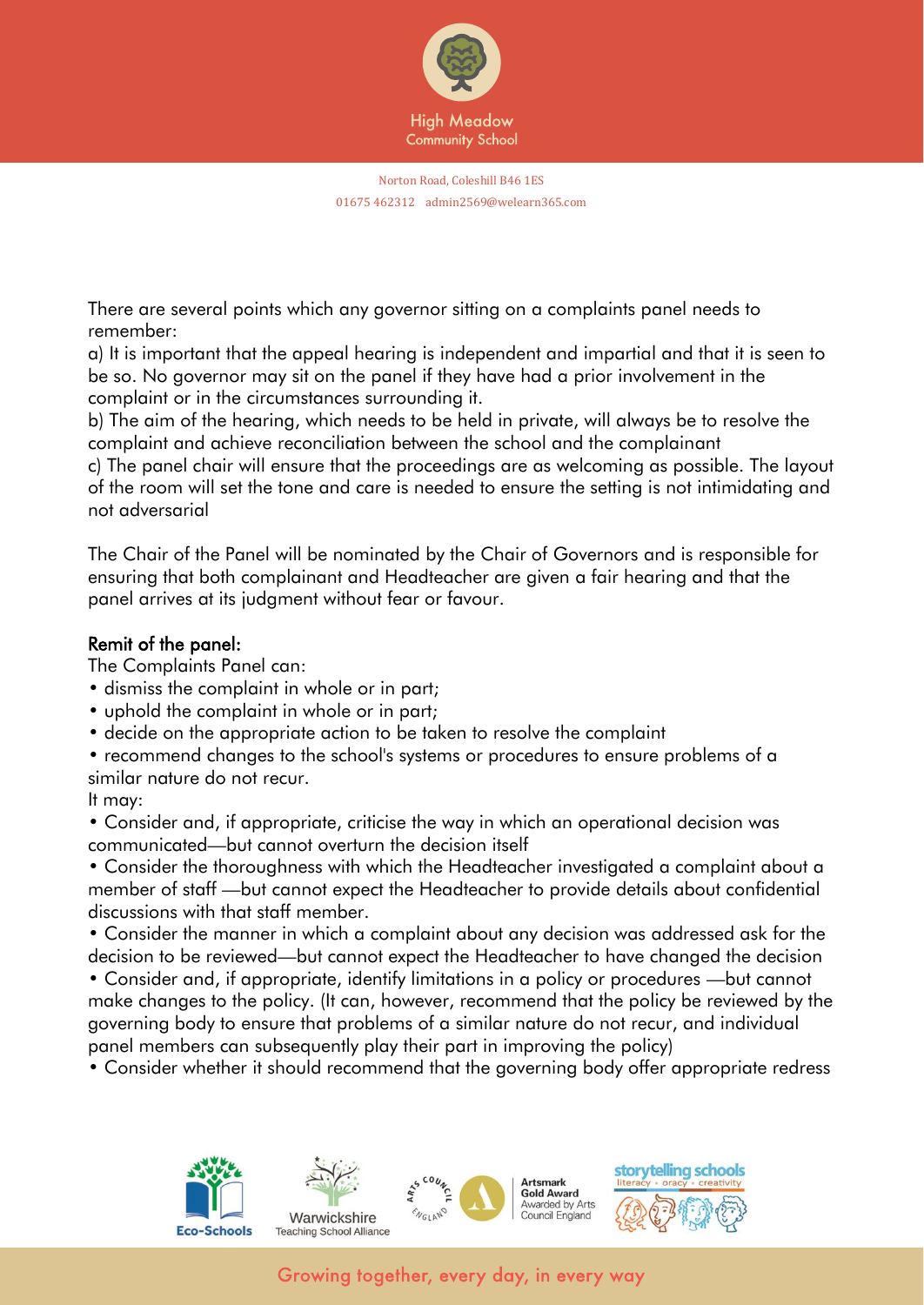

# Format of a Panel Hearing

1. Complainant and Headteacher will enter the room where the hearing is taking place together.

- 2. The chair will introduce the panel members and the clerk and outline the process.
- 3. The complainant is invited to explain the complaint,
- 4. The Headteacher may question the complainant
- 5. The panel will question the complainant
- 6. The Headteacher is then invited to explain the school's actions
- 7. The complainant may question the Headteacher
- 8. The panel will question the Headteacher
- 9. The complainant is then invited to sum up their complaint.

10. The Headteacher is then invited to sum up the school's actions and response to the complaint.

- 11. The chair explains that both parties will hear from the panel within five working days.
- 12. Both parties leave together while the panel decides on the issues.
- 13. The clerk will remain with the panel to clarify any issues

# **Notes**

The hearing should be made as unintimidating as possible to all parties.

The panel may ask questions at any point. Panel members must find ways to ask probing questions while maintaining impartiality.

The Headteacher must have no contact with members of the governors' complaints panel except when the complainant is present to preserve the principle of neutrality. This means that Headteacher and complainant enter and leave the room where the hearing is held together.

The chair of the panel should discourage the introduction of fresh documentary evidence at the hearing —there should be every encouragement to produce the evidence in advance so that both sides have time to study it.

However, if new and relevant evidence is accepted by the chair, the chair will adjourn the hearing for a few minutes to allow everyone to read the document. Both parties must leave the hearing room during the adjournment.

# Some notes on exceptional circumstances

For the sake of clarity, the description above does not cover exceptional circumstances which might include:

1. The chair of governors may not be able to find three governors who have no prior knowledge of the case

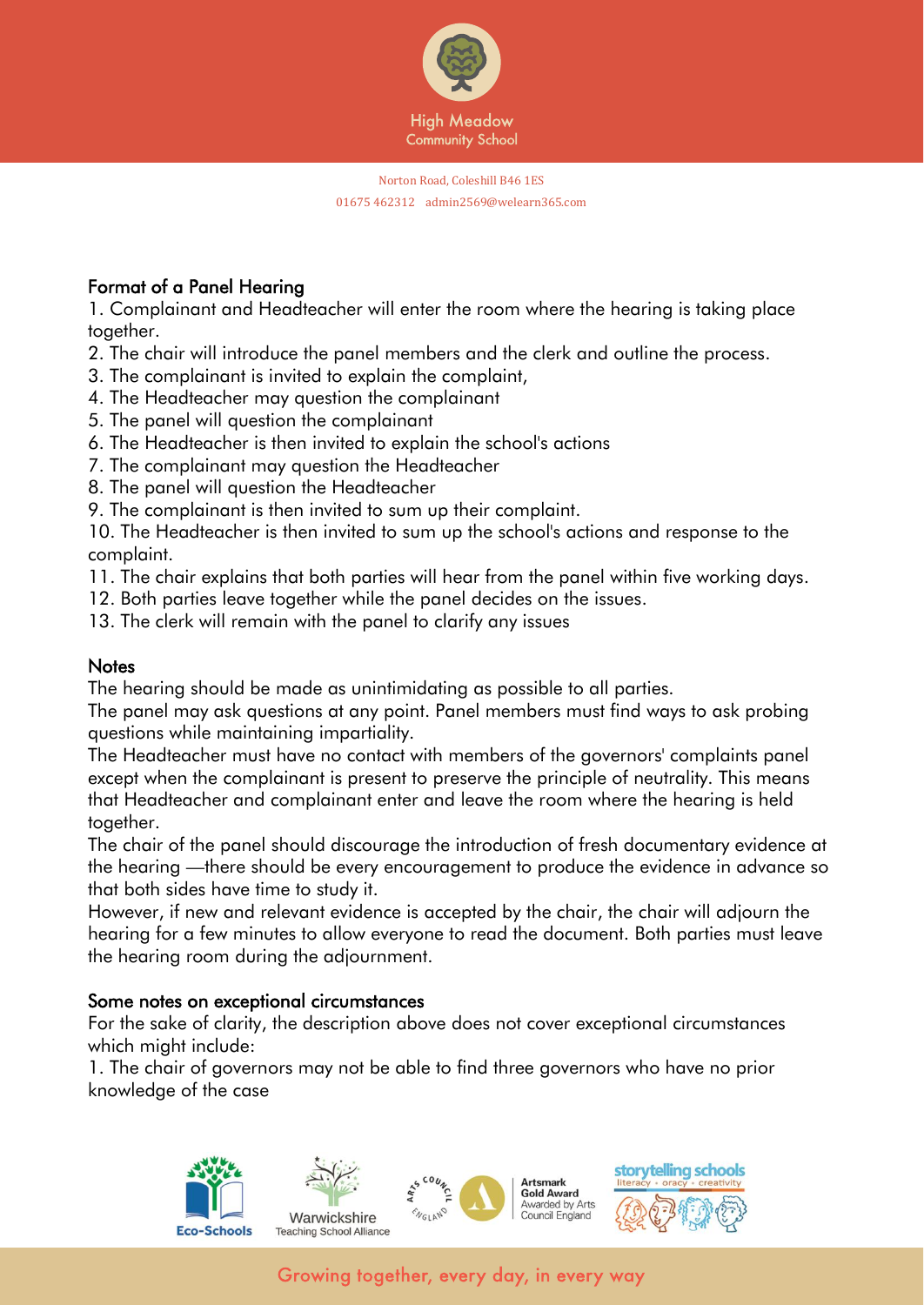

If a case has become a major talking point around the community, the chair can nominate three governors with minimal prior knowledge

If there are still insufficient governors able to sit on a panel, the governing body in consultation with the Local Authority or Diocese will put in place an alternative fair process. Please consult Governor Services in the first instance on 01926 412259

A complaint to the governors' complaints panel will never be against a junior member of staff (it may be against the way the Headteacher handled a complaint against a junior member of staff) but it is conceivable that a senior manager will appropriately stand in for the Headteacher. That would need to be considered very carefully but if agreed the senior manager would be 'the Headteacher' for the purpose of the panel.

There may be exceptional circumstances in which the complaint is against the chair of governors —e.g. for refusing to deal with a complaint. In those circumstances the procedure above would be adapted and every reference to 'Headteacher' would be read as 'chair of governors'.

## Writing the decision letter

The clerk should ensure that s/he has clear wording stating the panel decision about each of the issues that the panel considered before the panel is allowed to finish. The clerk will use that wording to draft the decision letter. This should be sent to all members of the panel for checking. Once approved by all three panel members, it should be sent to the complainant with a copy to the Headteacher.

The letter should clearly express how seriously the panel considered the complaint. The clerk should be careful that the letter sticks to the facts and gives no hint of partiality. The clerk should ensure that the letter reaches the complainant and the Headteacher by the deadline stated in your policy and/or in a statement by the chair at the end of the hearing —usually five working days.

## Monitoring Complaints

As well as addressing an individual's complaint, the process of listening to and resolving complaints would contribute to school improvements. When individual complaints are heard, schools may identify issues that need to be addressed. The monitoring and review of complaints by the school and Governing Body can be useful to evaluating the school's performance. Any discussion of complaints by the Governing Body or others in the school community should not name or be able to identify individuals.